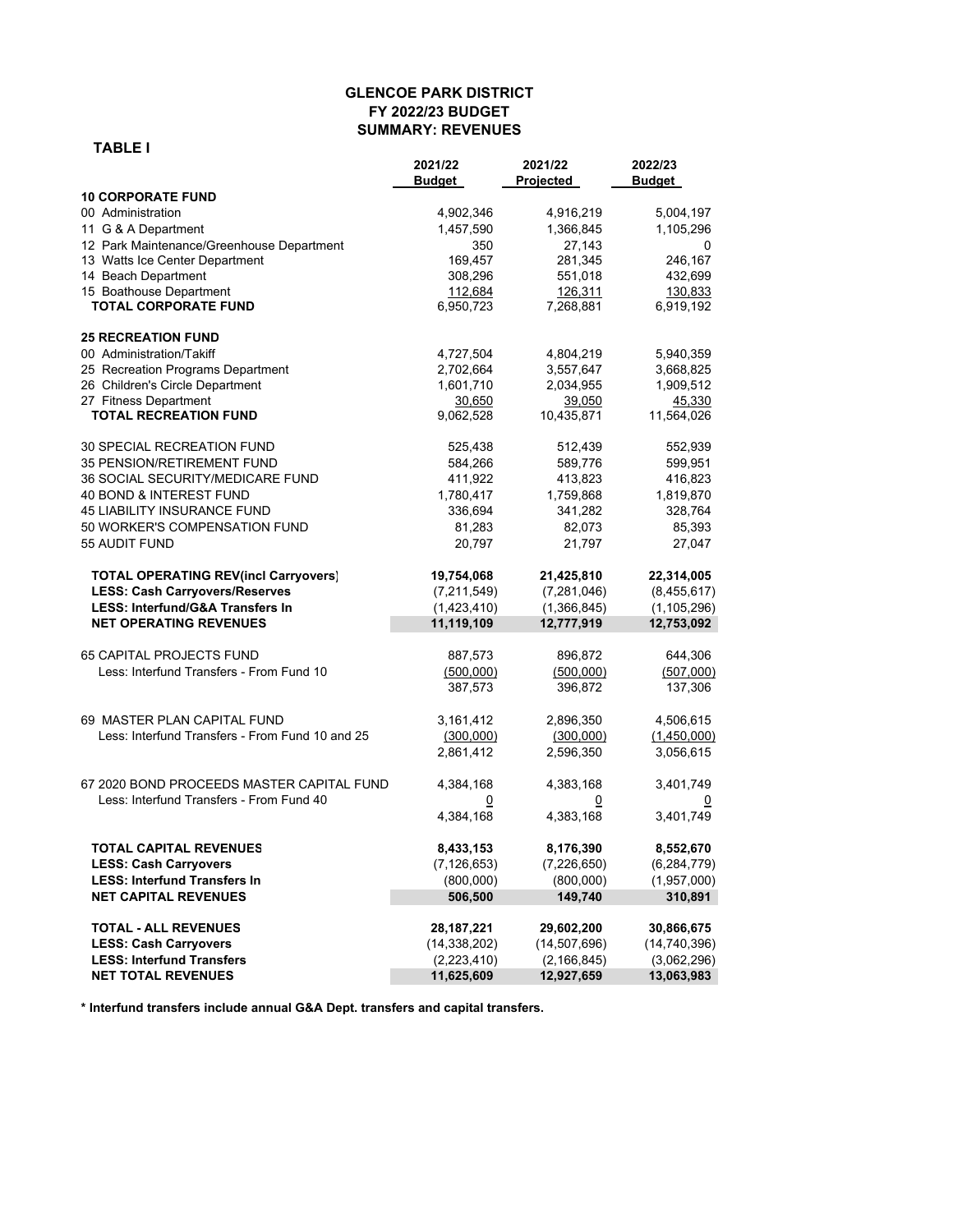#### **GLENCOE PARK DISTRICT FY 2022/23 BUDGET SUMMARY: EXPENSES**

| \BL.<br>А |  |
|-----------|--|
|-----------|--|

|                                               | 2021/22<br>Budget | 2021/22<br>Projected | 2022/23<br><b>Budget</b> |
|-----------------------------------------------|-------------------|----------------------|--------------------------|
| <b>10 CORPORATE FUND</b>                      |                   |                      |                          |
| 00 Administration                             | 800,000           | 800,000              | 1,107,000                |
| 11 G & A Department                           | 1,457,590         | 1,366,845            | 1,105,296                |
| 12 Park Maintenance/Greenhouse Department     | 1,567,962         | 1,500,496            | 1,693,894                |
| 13 Watts Ice Center Department                | 340,405           | 336,848              | 338,082                  |
| 14 Beach Department                           | 319,750           | 340,429              | 330,416                  |
| 15 Boathouse Department                       | 189,890           | 180,816              | 193,875                  |
| SUB-TOTAL                                     | 4,675,597         | 4,525,434            | 4,768,563                |
| LESS: Interfund Transfers (G&A/Capital/Other) | (1,355,130)       | (1,340,510)          | (1,538,066)              |
| <b>TOTAL CORPORATE FUND</b>                   | 3,320,467         | 3,184,924            | 3,230,497                |
| <b>25 RECREATION FUND</b>                     |                   |                      |                          |
| 00 Administration/Takiff                      | 2,362,956         | 2,228,493            | 3,421,967                |
| 25 Recreation Programs Department             | 1,835,040         | 2,185,486            | 2,459,250                |
| 26 Children's Circle Department               | 1,499,227         | 1,408,432            | 1,789,942                |
| 27 Fitness Department                         | 50,343            | 40,795               | 52,887                   |
| SUB-TOTAL                                     | 5,747,566         | 5,863,206            | 7,724,046                |
| LESS: Interfund Transfers/G&A                 | (868, 280)        | (826, 335)           | (1,524,230)              |
| <b>TOTAL RECREATION FUND</b>                  | 4,879,286         | 5,036,871            | 6,199,816                |
| <b>30 SPECIAL RECREATION FUND</b>             | 382,000           | 352,000              | 442,500                  |
| 35 PENSION/RETIREMENT FUND                    | 400,000           | 385,000              | 390,000                  |
| <b>36 SOCIAL SECURITY/MEDICARE FUND</b>       | 301,000           | 301,000              | 307,000                  |
| 40 BOND & INTEREST FUND                       | 1,313,360         | 1,312,265            | 1,319,270                |
| <b>45 LIABILITY INSURANCE FUND</b>            | 262,510           | 175,218              | 260,204                  |
| 50 WORKER'S COMPENSATION FUND                 | 43,720            | 43,720               | 48,906                   |
| 55 AUDIT FUND                                 | 14,850            | 12,350               | 16,350                   |
| <b>TOTAL OPERATING EXPENSES</b>               | 13,140,603        | 12,970,193           | 15,276,839               |
| LESS: Interfund Transfers(G&A/Capital)        | (2,223,410)       | (2, 166, 845)        | (3,062,296)              |
| <b>NET OPERATING EXPENSES</b>                 | 10,917,193        | 10,803,348           | 12,214,543               |
|                                               |                   |                      |                          |
| <b>65 CAPITAL PROJECTS FUND</b>               | 782,005           | 759,866              | 610,000                  |
| <b>LESS: Interfund Transfers</b>              |                   |                      |                          |
|                                               | 0                 | 0                    |                          |
|                                               | 782,005           | 759,866              | 610,000                  |
| 69 MASTER PLAN CAPITAL FUND                   | 489,000           | 148,824              | 105,000                  |
| 67 2020 BOND PROCEEDS MASTER CAPITAL FUND     | 2,136,350         | 982,921              | 5,837,000                |
| <b>TOTAL CAPITAL EXPENSES</b>                 | 3,407,355         | 1,891,611            | 6,552,000                |
| <b>LESS: Interfund Transfers</b>              | 0                 | 0                    | 0                        |
| <b>NET CAPITAL EXPENSES</b>                   | 3,407,355         | 1,891,611            | 6,552,000                |
|                                               |                   |                      |                          |
| TOTAL - ALL EXPENSES(incl trfs)               | 16,547,958        | 14,861,804           | 21,828,839               |
| <b>LESS: Total Interfund Transfers</b>        | (2, 223, 410)     | (2, 166, 845)        | (3,062,296)              |
| <b>NET TOTAL - ALL EXPENSES</b>               | 14,324,548        | 12,694,959           | 18,766,543               |
|                                               |                   |                      |                          |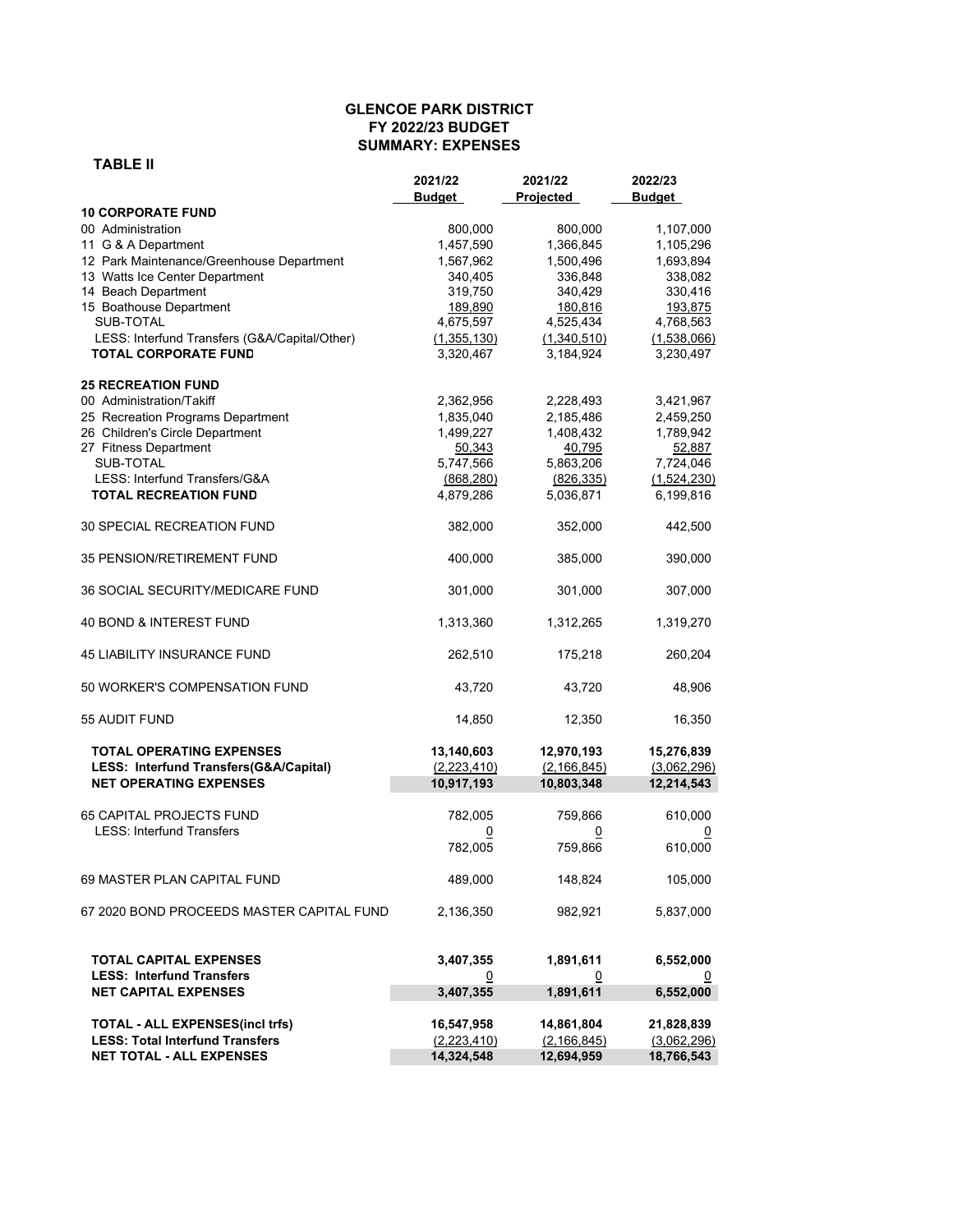### **GLENCOE PARK DISTRICT FY 2022/23 BUDGET SUMMARY: OPERATING SURPLUS/(DEFICIT)**

 **TABLE III** 

|                                             | 2021/22<br>Budget | 2021/22<br>Projected | 2022/23<br><b>Budget</b> |
|---------------------------------------------|-------------------|----------------------|--------------------------|
| <b>10 CORPORATE FUND</b>                    |                   |                      |                          |
| 00 - Administration                         | 4,102,346         | 4,116,219            | 3,897,197                |
| 11 - G & A Department                       | 0                 | 0                    | 0                        |
| 12 - Park Maintenance/Greenhouse Department | (1, 567, 612)     | (1,473,353)          | (1,693,894)              |
| 13 Watts Ice Center Department              | (170, 948)        | (55, 503)            | (91, 915)                |
| 14 Beach Department                         | (11, 454)         | 210,589              | 102,283                  |
| 15 Boathouse Department                     | (77, 206)         | (54, 505)            | (63,042)                 |
| <b>TOTAL CORPORATE FUND</b>                 | 2,275,126         | 2,743,447            | 2,150,629                |
| <b>25 RECREATION FUND</b>                   |                   |                      |                          |
| 00 - Administration/Takiff                  | 2,364,548         | 2,575,726            | 2,518,392                |
| 25 Recreation Programs Department           | 867,624           | 1,372,161            | 1,209,575                |
| 26 Children's Circle Department             | 102,483           | 626,523              | 119,570                  |
| 27 Fitness Department                       | (19,693)          | (1,745)              | (7, 557)                 |
| <b>TOTAL RECREATION FUND</b>                | 3,314,962         | 4,572,665            | 3,839,980                |
| 30 SPECIAL RECREATION FUND                  | 143,438           | 160,439              | 110,439                  |
| 35 PENSION/RETIREMENT FUND                  | 184,266           | 204,776              | 209,951                  |
| <b>36 SOCIAL SECURITY/MEDICARE FUND</b>     | 110,922           | 112,823              | 109,823                  |
| 40 BOND & INTEREST FUND                     | 467,057           | 447,603              | 500,600                  |
| <b>45 LIABILITY INSURANCE FUND</b>          | 74,184            | 166,064              | 68,560                   |
| 50 WORKER'S COMPENSATION FUND               | 37,563            | 38,353               | 36,487                   |
| 55 AUDIT FUND                               | 5,947             | 9,447                | 10,697                   |
| <b>TOTAL OPERATING NET</b>                  | 6,613,465         | 8,455,617            | 7,037,166                |
| <b>65 CAPITAL PROJECTS FUND</b>             | 105,568           | 137,006              | 34,306                   |
| 69 MASTER PLAN CAPITAL FUND                 | 2,672,412         | 2,747,526            | 4,401,615                |
| 67 2020 BOND PROCEEDS MASTER CAPITAL FUND   | 2,247,818         | 3,400,247            | (2,435,251)              |
| <b>TOTAL NET - CAPITAL FUNDS</b>            | 5,025,798         | 6,284,779            | 2,000,670                |
| <b>TOTAL NET - ALL FUNDS</b>                | 11,639,263        | 14,740,396           | 9,037,836                |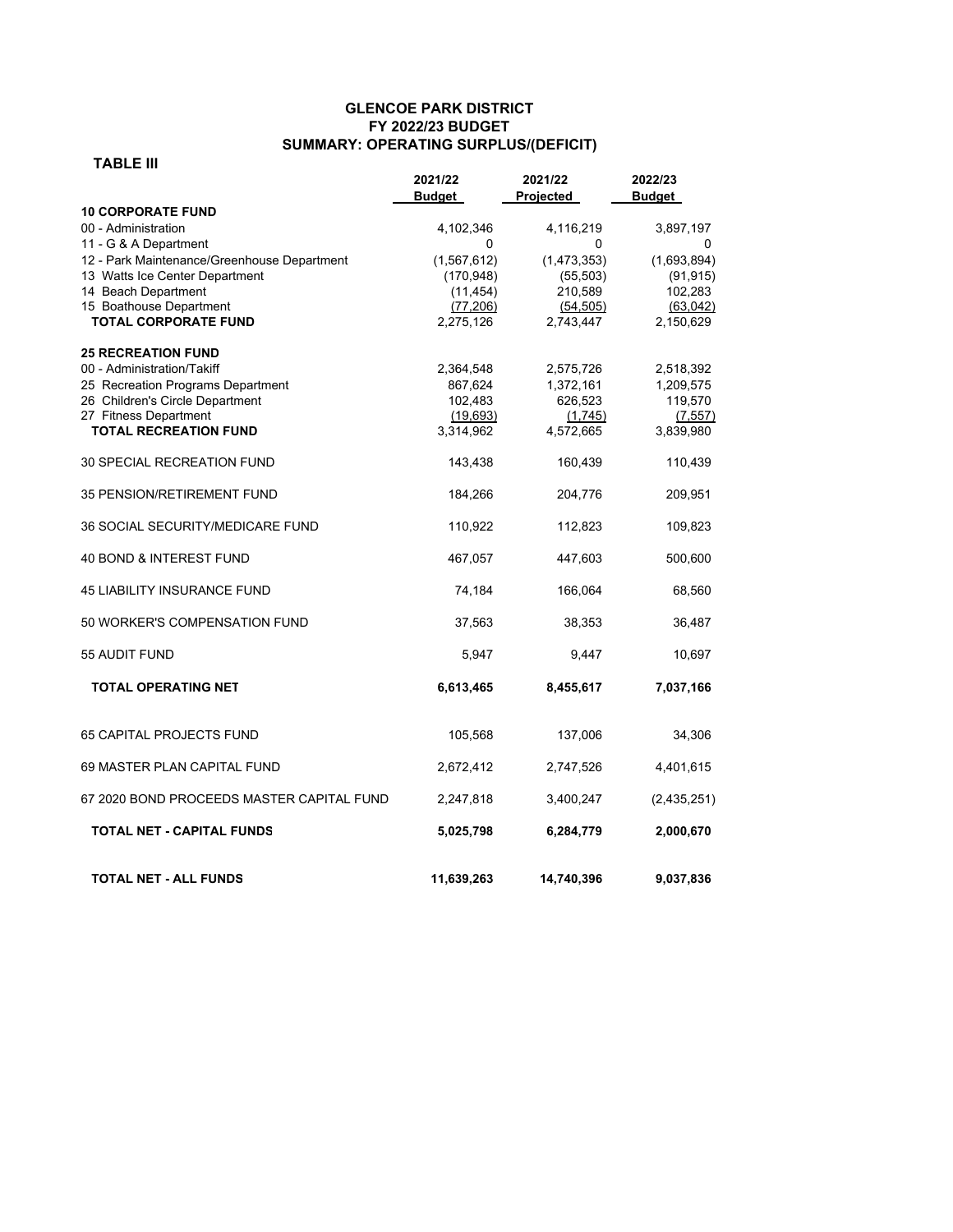### **CORPORATE FUND GENERAL & ADMINISTRATIVE DEPARTMENT ALLOCATION OF GENERAL & ADMINISTRATIVE COSTS**

|                                        | AS $%$    | <b>G &amp; A</b>    |
|----------------------------------------|-----------|---------------------|
| <b>OPERATING DEPARTMENT</b>            | OF TOTAL  | <b>ALLOCATION</b>   |
| 2022/23 BUDGET                         |           |                     |
| Parks & Maintenance                    | 28%       | 309,483             |
| <b>Watts Ice Center</b>                | 4%        | 44,212              |
| Beach/Boathouse                        | 7%        | 77,371              |
| Recreation                             | 58%       | 641,071             |
| <b>Children's Circle</b>               | 3%        | 33,159              |
| <b>TOTAL</b>                           |           | 1,105,296           |
|                                        |           |                     |
| 2021/22 PROJECTED                      |           |                     |
| Parks & Maintenance                    | 28%       | 387,980             |
| <b>Watts Ice Center</b>                | 4%        | 55,400              |
| Beach/Boathouse                        | 7%        | 97,130              |
| Recreation                             | 58%       | 789,810             |
| Children's Circle*<br><b>TOTAL</b>     | 3%        | 36,525<br>1,366,845 |
|                                        |           |                     |
| 2021/22 BUDGET                         |           |                     |
| Parks & Maintenance                    | 28%       | 398,555             |
| <b>Watts Ice Center</b>                | 4%        | 56,936              |
| Beach                                  | 7%        | 99,639              |
| Recreation                             | 58%       | 831,755             |
| Children's Circle*                     | 3%        | 36,525              |
| <b>TOTAL</b>                           |           | 1,423,410           |
| *Amount capped at budgeted \$36,525    |           |                     |
| <b>2020/21 ACTUAL</b>                  |           |                     |
| Parks & Maintenance                    | 28%       | 328,234             |
| <b>Watts Ice Center</b>                | 4%        | 46,803              |
| Beach                                  | 7%        | 81,910              |
| Recreation<br><b>Children's Circle</b> | 57%<br>4% | 677,483             |
| <b>TOTAL</b>                           |           | 35,700<br>1,170,130 |
|                                        |           |                     |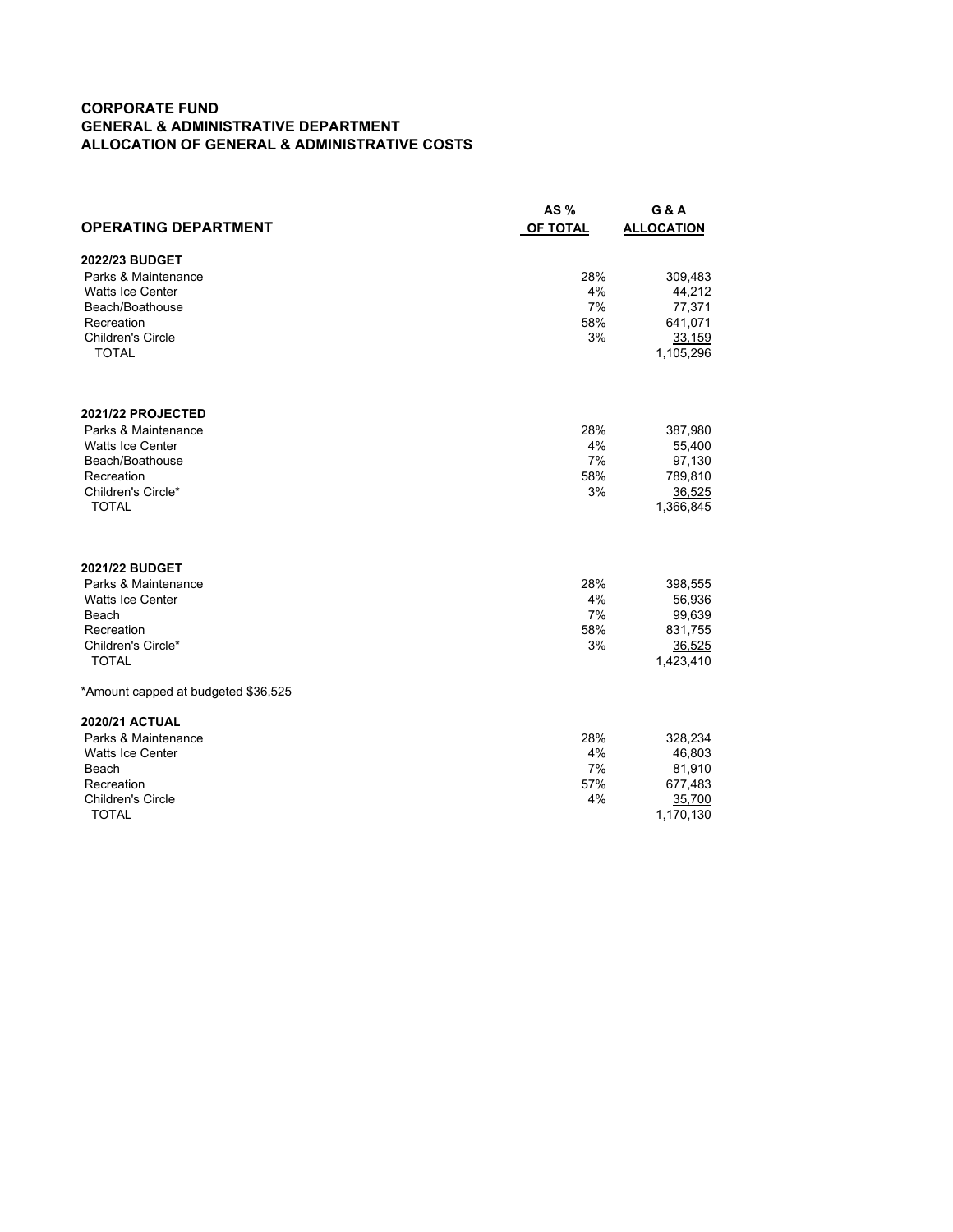### **GLENCOE PARK DISTRICT FY 2022/23 BUDGET FUND BALANCE SUMMARY**

#### **TABLE IV**

|                                         | 2/28/2021<br><b>ACTUAL</b><br><b>FUND BAL</b> | 2/28/2022<br><b>PROJECTED</b><br><b>FUND BAL</b> | 2/28/2023<br><b>PROJECTED</b><br><b>FUND BAL</b> | <b>PROJ 2/28/23</b><br><b>Fund Balance %</b><br>(of FY22/23 expds) |
|-----------------------------------------|-----------------------------------------------|--------------------------------------------------|--------------------------------------------------|--------------------------------------------------------------------|
| <b>CORPORATE FUND</b>                   |                                               |                                                  |                                                  |                                                                    |
| Unassigned                              | \$1,132,539                                   | \$500,985                                        | \$460,381                                        |                                                                    |
| Assigned - Medical Insurance Reserve    | \$10,000                                      | \$50,000                                         | \$75,000                                         |                                                                    |
| Committed - Fiscal Sustainability (50%) | \$1,268,031                                   | \$1,592,462                                      | \$1,615,249                                      |                                                                    |
| Committed - Future Capital              | \$300,000                                     | \$600,000                                        | \$0                                              |                                                                    |
| <b>CORPORATE - TOTAL FUND BALANCE</b>   | \$2,710,569                                   | \$2,743,447                                      | \$2,150,629                                      | 67%                                                                |
| <b>RECREATION FUND</b>                  |                                               |                                                  |                                                  |                                                                    |
| Assigned - Recreation                   | \$1,399,782                                   | \$1,129,230                                      | \$640,072                                        |                                                                    |
| Assigned - Medical Insurance Reserve    | \$0                                           | \$75,000                                         | \$100,000                                        |                                                                    |
| Committed - Fiscal Sustainability (50%) | \$2,046,967                                   | \$2,518,436                                      | \$3,099,908                                      |                                                                    |
| Committed - Future Capital              | \$0                                           | \$850,000                                        | \$0                                              |                                                                    |
| <b>RECREATION - TOTAL FUND BALANCE</b>  | \$3,446,749                                   | \$4,572,665                                      | \$3,839,980                                      | 62%                                                                |
| <b>MINOR OPERATING FUNDS</b>            |                                               |                                                  |                                                  |                                                                    |
| SPECIAL RECREATION FUND                 | \$182,439                                     | \$160,439                                        | \$110,439                                        | 25%                                                                |
| PENSION/RETIREMENT FUND                 | \$198,276                                     | \$204,776                                        | \$209,951                                        | 54%                                                                |
| SOCIAL SECURITY/MEDICARE FUND           | \$85,673                                      | \$112,823                                        | \$109,823                                        | 36%                                                                |
| <b>BOND &amp; INTEREST FUND</b>         | \$429,418                                     | \$447,603                                        | \$500,600                                        | 38%                                                                |
| <b>LIABILITY INSURANCE FUND</b>         | \$186,092                                     | \$166,064                                        | \$68,560                                         | 26%                                                                |
| <b>WORKERS' COMPENSATION FUND</b>       | \$37,033                                      | \$38,353                                         | \$36,487                                         | 75%                                                                |
| <b>AUDIT FUND</b>                       | \$4,797                                       | \$9,447                                          | \$10,697                                         | 65%                                                                |
| <b>SUBTOTAL - OPERATING FUNDS</b>       | \$7,281,046                                   | \$8,455,617                                      | \$7,037,166                                      |                                                                    |
| <b>OTHER CAPITAL FUNDS:</b>             |                                               |                                                  |                                                  |                                                                    |
| <b>CAPITAL PROJECTS FUND</b>            | \$386,573                                     | \$137,006                                        | \$34,306                                         |                                                                    |
| <b>MASTER PLAN CAPITAL FUND</b>         | \$2,358,412                                   | \$2,597,526                                      | \$4,201,615                                      |                                                                    |
| TAKIFF ROOF - SINKING FUND              | \$100,000                                     | \$150,000                                        | \$200,000                                        |                                                                    |
| 2020 BOND PROCEEDS FUND                 | \$4,381,668                                   | \$3,400,247                                      | (\$2,435,251) (A)                                |                                                                    |
| <b>SUBTOTAL - CAPITAL FUNDS</b>         | \$7,226,653                                   | \$6,284,779                                      | \$2,000,670                                      |                                                                    |
| <b>TOTAL - ALL FUNDS</b>                | \$14,507,699                                  | \$14,740,396                                     | \$9,037,836                                      |                                                                    |

(A) PARC Grant reimburement of \$2,500,000 anticipated for fiscal year 2023-24